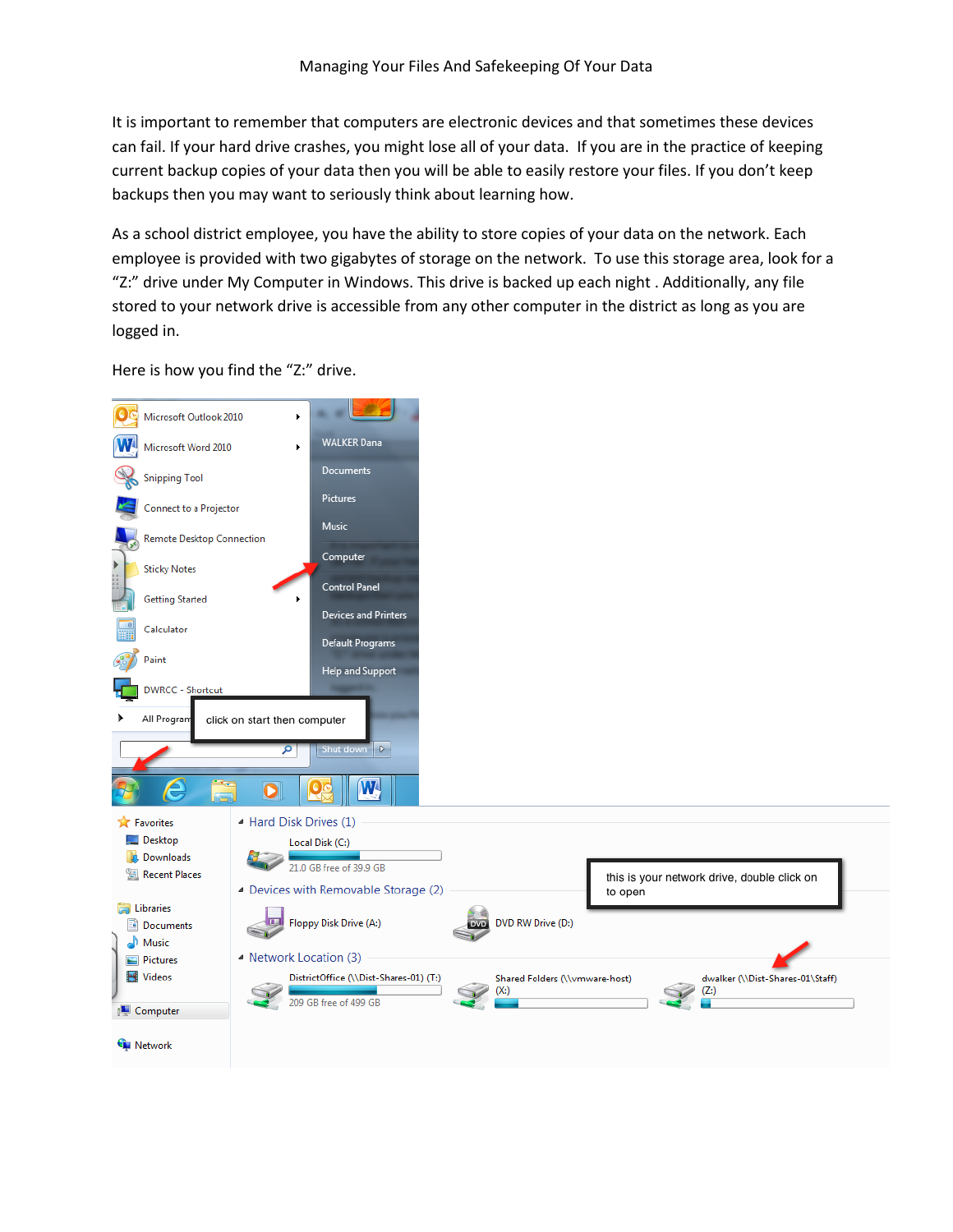There are a number of ways that you can store your files to your network drive. Basically you can continue to store your files locally but make copies on your network drive or you can set your default storage to be your "Z:" drive and nothing will be saved on your local drive. Keep in mind that you can also use external drives commonly referred to as zip or thumb drives.

You can make a short cut to your "Z:" drive on your desktop by doing the following:



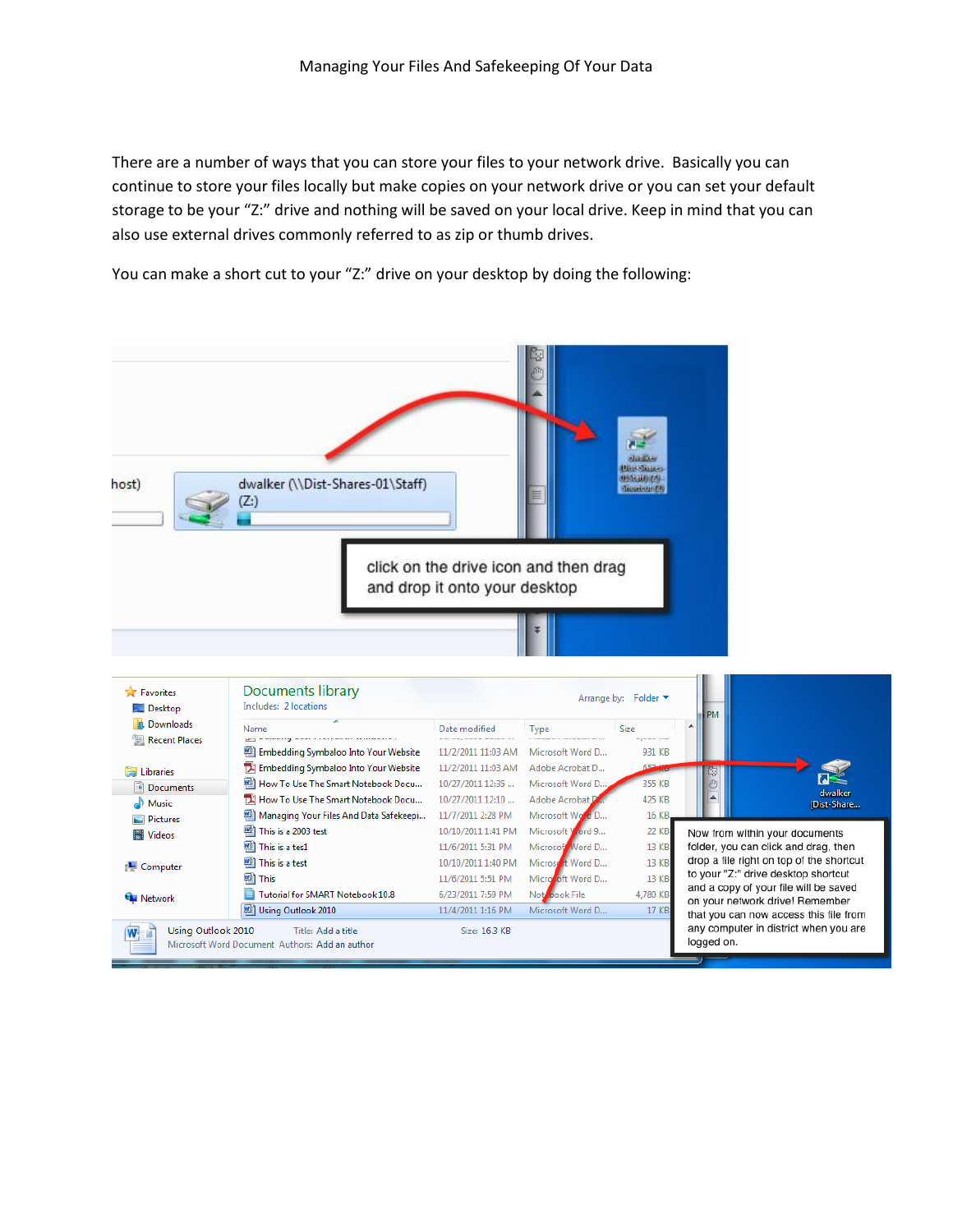By default, Microsoft Office stores your files on the My Documents drive of your local computer. You can change this default so that each file you create and save will automatically save to your "Z:" drive instead. Here is how you would do that:



| <b>Word Options</b>                                       |                                                                                                                                                                                                                     |  |
|-----------------------------------------------------------|---------------------------------------------------------------------------------------------------------------------------------------------------------------------------------------------------------------------|--|
| General<br><b>Display</b><br>Proofing<br>Save<br>Language | Now choose Save in order to edit the<br>save options in Word<br>п<br>√ Show Mini Toolbar on selection ©<br><b>Enable Live Preview</b> $\odot$<br>$\overline{v}$<br>Silver $\vert \mathbf{v} \vert$<br>Color scheme: |  |
| Advanced                                                  | Show feature descriptions in ScreenTips<br>ScreenTip style:<br>▼.                                                                                                                                                   |  |
| Customize Ribbon<br>Quick Access Toolbar                  | Personalize your copy of Microsoft Office                                                                                                                                                                           |  |
| Add-Ins<br><b>Trust Center</b>                            | <b>WALKER Dana</b><br>User name:<br><b>WD</b><br><b>Initials:</b>                                                                                                                                                   |  |
|                                                           | <b>Start up options</b>                                                                                                                                                                                             |  |
|                                                           | Open e-mail attachments in Full Screen Reading view 1                                                                                                                                                               |  |